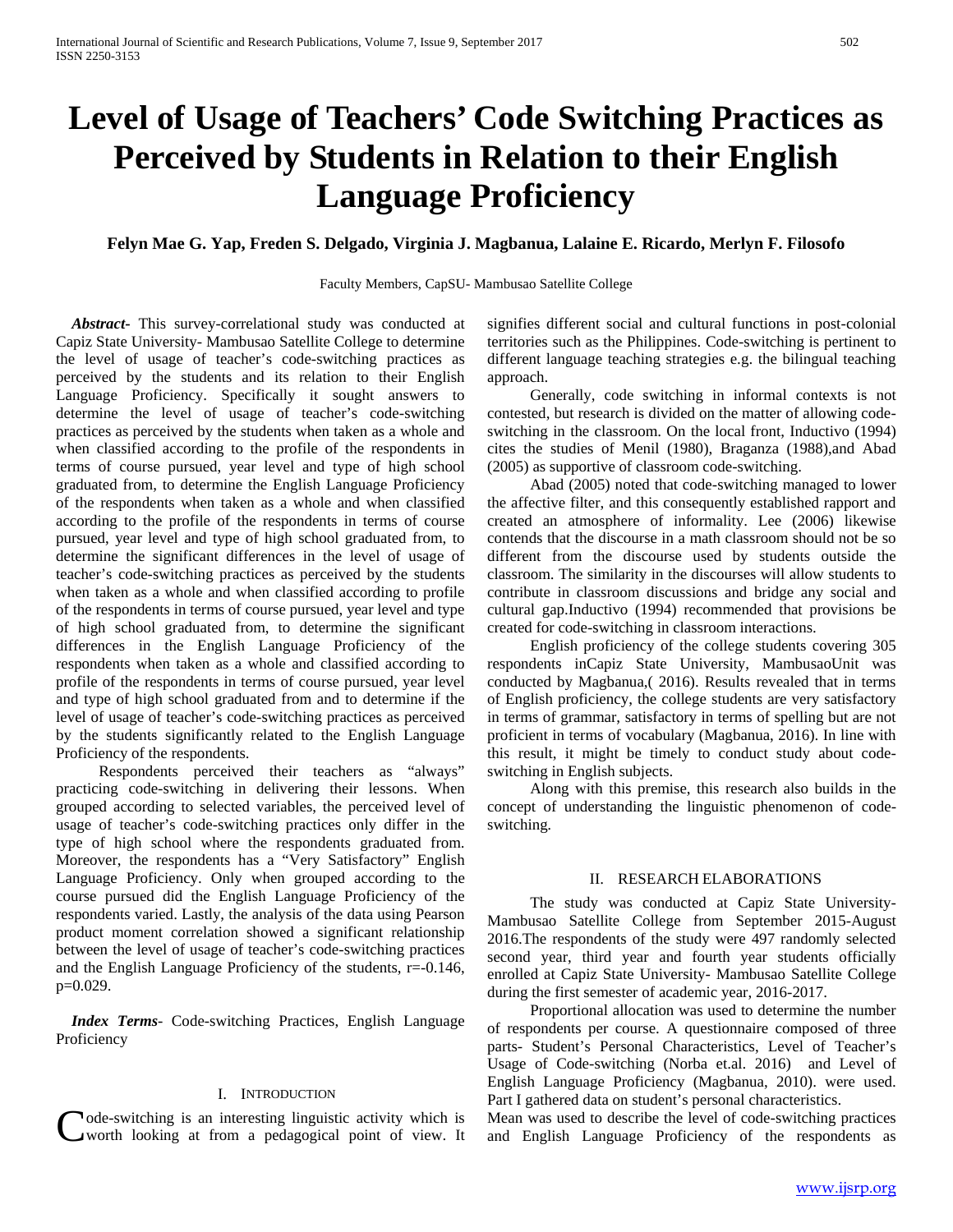categorized by variables. T-test for independent samples and one-way ANOVA were used to determine the significant differences on the level of code-switching practices and English Language Proficiency of the respondents in terms of selected variables. Pearson's r was used to determine the significance of the relationship level between code-switching practices and English Language Proficiency of the respondents. Alpha level was set at 0.05.

### III. RESULTS OR FINDINGS

 Most (48.20%) of the respondents were taking BS Computer Science. The rest were taking up BS Office Administration (26.58%), BS Food Technology and Entrepreneurship (14.41%) and Bachelor of Arts (10.81%). This indicates that majority of the students prefer to enroll in the BSCS course.

 Most (49.10%) of the respondents were categorized as second year or sophomore students. The rest were in their third year or junior (25.23%) and fourth year or senior (25.68%). The decrease of the enrollees in fourth and third year levels could be attributed to the fact that the campus is offering a ladderized course both in BSFTE and BSCS courses. Therefore, majority of the students would graduate after their second year level.

 More than two-thirds (81.08%) of the respondents hailed from public schools. Being a state university, CAPSU offers a lower tuition as compared to other private schools and universities, thus students from public schools who wanted to pursue their tertiary education opted to enroll in CapSU.

 Results revealed that majority (51.80%) of the students perceived their teacher as "often" practicing code-switching in their classes. Most perceived their teachers as "always" (37.84%) practicing code-switching. Only a few perceived their teachers practicing code-switching as "sometimes" (4.96%), "seldom",  $(3.15%)$  and "never"  $(2.25%)$ . This implies that code-switching is prevalent in the classes and is always utilized by the teachers in discussing their lessons.

 When grouped according to course pursued, almost all of the respondents perceived their teachers as "always" practicing code-switching. Only in the Bachelor of Arts, did the respondents perceived their teachers as "often" practicing codeswitching. English is embedded in the curriculum of Bachelor of Arts. This could be one of the reasons why they had a lower perception of the code-switching practices of their teachers as compared to the other courses.

 Regardless of the year level, the respondents perceived their teachers as "always" practicing code-switching in their classes.

 Respondents that had graduated their high school education in public high schools perceived their teachers as "always" (M=4.60) practicing code-switching. Meanwhile, those who hailed from private schools perceived their teachers as practicing code-switching "sometimes" (M=3.33). This difference could be attributed to the schema of students from the private high schools to perceive their teachers as strictly utilizing English as a medium of instruction in the classroom.

 When taken as a whole, respondents have a "Very Satisfactory" English Language Proficiency (M=25.99). This implies that the respondents possessed an acceptable background knowledge on the English subject.

 When it comes to the course pursued, the Bachelor of Arts had the highest English Language Proficiency (M=40.83) interpreted as "Very Good". This was followed by the BSOA (M=24.42) and BSCS (M=24.09) categorized as "Very Satisfactory". The BSFTE (M=18.53) has a "Satisfactory" English Language Proficiency. These results could be attributed to the exposure of the students in English. The Bachelor of Arts students are more exposed to the structure and application of the English Language because it is a part of their curriculum.

 Regardless of the year level of the respondents, their English Language Proficiency were classified as "Very Satisfactory".

 Students who attended private schools (M=30.17) during their high school education has a "Good" English Language Proficiency while students who attended public high schools (M=25.75) has a "Very Satisfactory" English Language Proficiency. Probably, students from private high schools are more exposed to English materials that could explain their higher English Language Proficiency than those who were from public high schools.

 Difference only emerged in the level of usage of teacher's code-switching practices when grouped according to type of school the respondents graduated from (t=0.015, p=0.000). However there were no significant differences in the level of usage of teacher's code-switching practices when grouped according to course pursued  $(f=0.621, p=.684)$ . The results imply that the type of school where the respondents graduated from is related to their perception of the level of usage of their teacher's code-switching practices. On the other hand, the course pursued and the year level of the respondents did not differ. Therefore, regardless of the aforementioned variables, their perception of the level of usage of teacher's code-switching did not vary.

 Results showed that the English Language Proficiency of the respondents differ, when it was grouped according to the courses they pursue  $(f=2.138, p=0.001)$ . However, there were no significant differences in the English Language Proficiency when they are grouped according to year level  $(f=1.779, p=0.173)$  and type of school ( $t=1.342$ ,  $p=0.182$ ).

 The analysis of the data using Pearson product moment correlation showed a significant relationship between the level of usage of teacher's code-switching practices and the English Language Proficiency of the students,  $r = -0.146$ ,  $p = 0.029$ . Therefore, the level of usage of teacher's code-switching practices as perceived by the respondents is related to their English Language Proficiency.

# IV. CONCLUSIONS

- 1. The respondents had perceived their teachers as "Always" practicing code-switching in the classroom. This implies that code-switching is always utilized by the teachers in their discussions.
- 2. The respondents had a "Very Satisfactory" English Language Proficiency. This shows that the respondents possessed an acceptable background knowledge on the English subject when it comes to